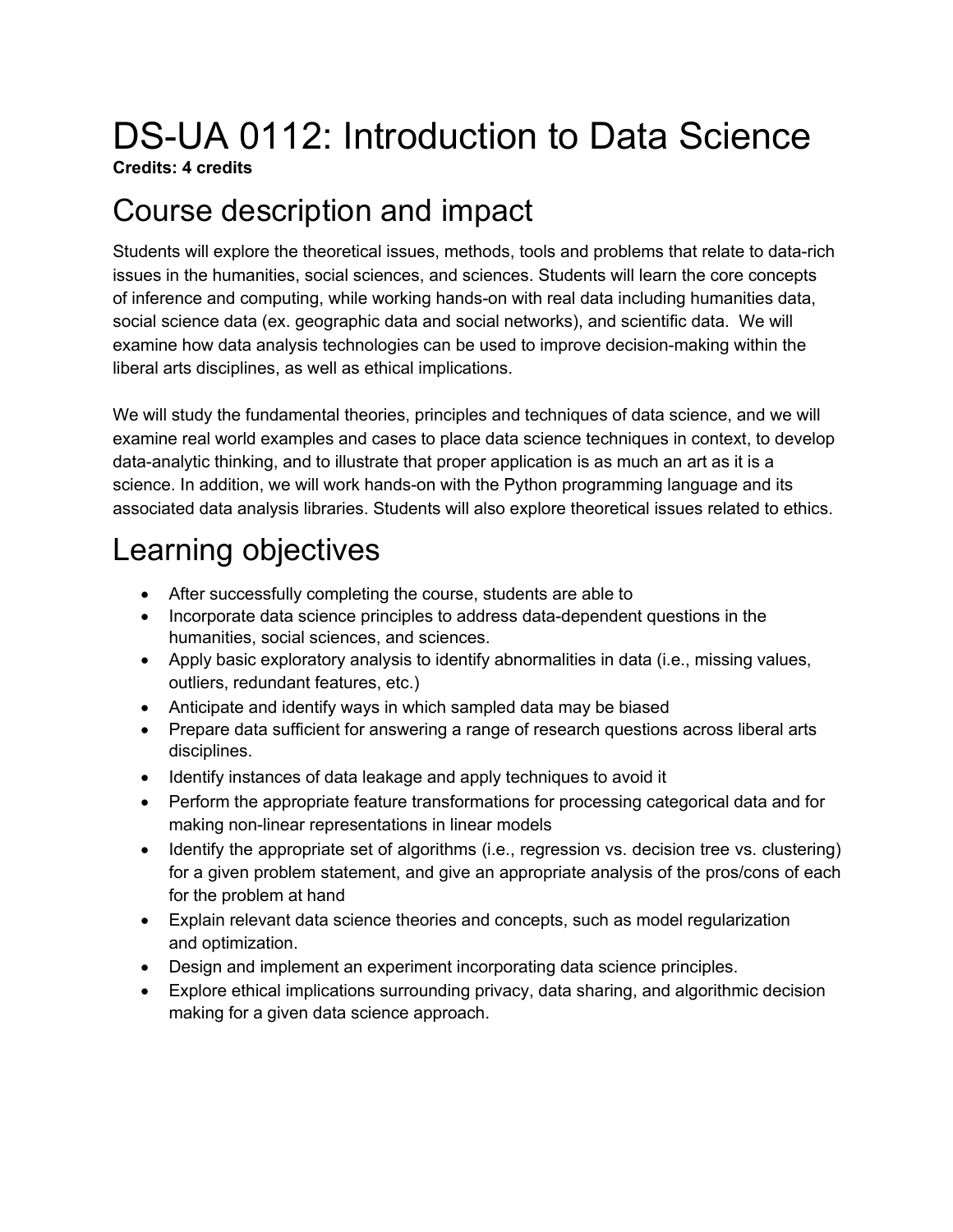# Office hours

The course instructor is available two hours per week for one on one meetings with students. *[Specifics added here for finalized syllabus]*

# Topics covered

The course is structured into a sequence of lectures and accompanying assignments.

The assignment consists of labs and homeworks.

- Labs are short exercises done in class and submitted in class.
- Homeworks are longer exercises designed to take a week. The homework problems are based on contemporary, real-world issues.
- Most lectures have accompanying readings from at least one of these two required books:
- PF: *Data Science for Business*, Provost and Fawcett, O'Reilly 2013. Available on-line and in bookstores.
- M: *Python for Data Analysis*, Wes McKinney, O'Reilly , 2012.

The course is structured into logical weeks, which may not correspond to calendar weeks because of holidays in the academic calendar. The first week has its own schedule, but then the weeks typically fall into this pattern:

- The first meeting is a 75-minute lecture covering principles and an overview of techniques that illustrate the principles.
- The second meeting is a 75-minute lecture and lab. The lecture covers the details of the technique that students will learn. The lab allows the students to use the technique to solve a particular problem. Sometimes a more complex problem is assigned as a homework problem. Homeworks are due one week after they are assigned.
- The third meeting is an active problem-solving/lab session. Bring your laptops, work on the homework, and also get help from the instructor and teaching assistants. Ask questions that you find puzzling.

There are no stand-alone essay-type assignments. Instead writing is embedded in the labs and homeworks. During the labs, students write computer programs. The computer programs are complex to write, as often each part must be cohesive with the others. During the homeworks, students also write computer programs, and in addition, they provide short essays on the interpretation of the data and the implications for the data around some decision or problem that the data inform. The writing length would typically be two to three pages for these essays, for a 20 page writing total.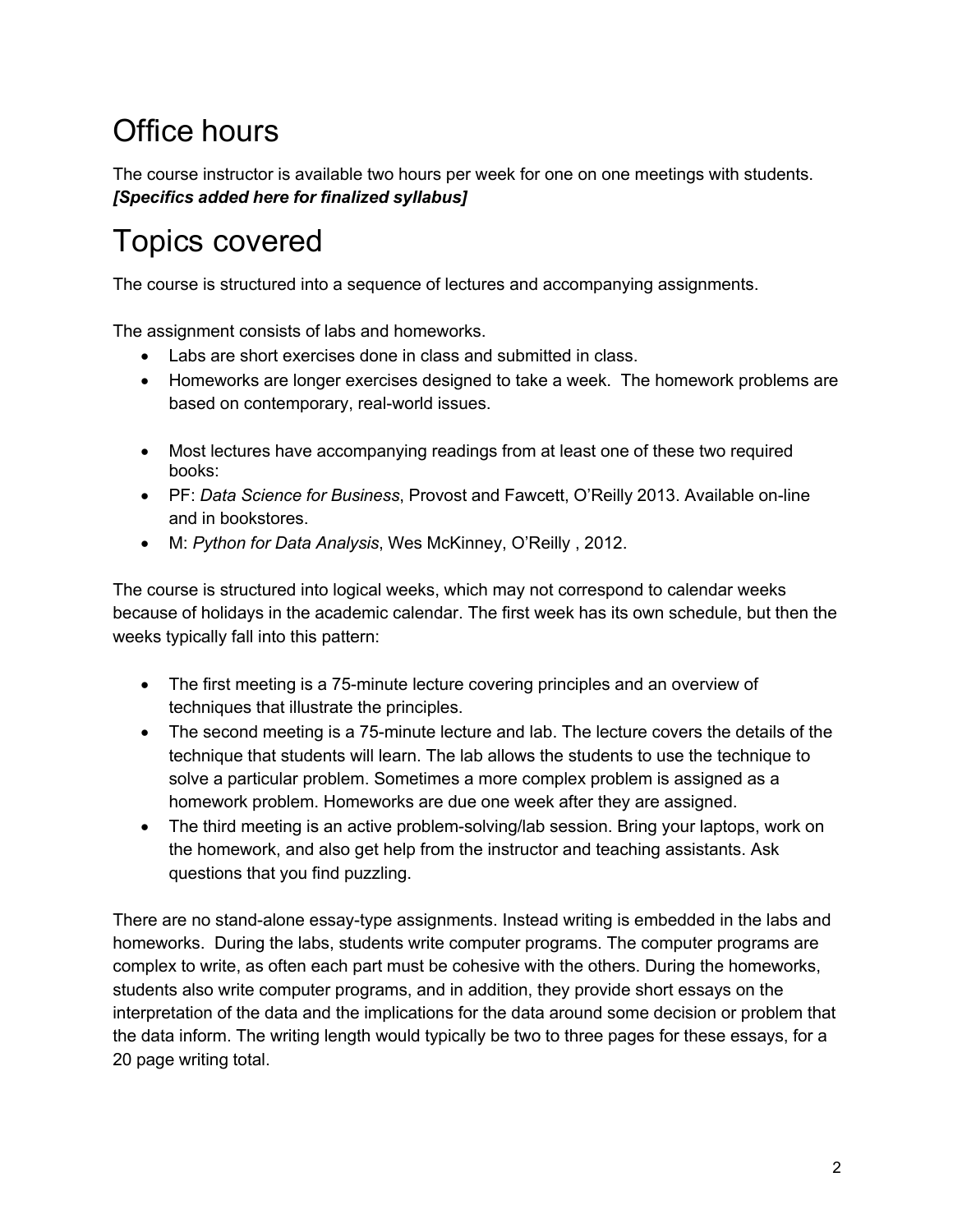The week by week schedule on a logical basis is just below. After the week number, we name the readings for the week by indicate the authors' initials and chapter or section numbers

- 1. Week 1: PF 1, 2 (43 pages); W 2 (26 pages), 3 (34 pages)
	- a. What is data science;
	- b. Introductory Examples; chapters 1 and 2; Homework 01 (understanding data science projects; this and all other homeworks are due in one week)
	- c. Tutoring session: assure students have the required software running on their laptops
- 2. Week 2: PF 3 (39 pages)
	- a. Introduction to Predictive Modeling
	- b. Decision Trees, Lab 01 (classification with decision trees), Homework 02 (regression with decision trees)
	- c. Tutoring session
- 3. Week 3: PF 4 (31 pages); W 4 (31 pages)
	- a. Fitting a model to data
	- b. Linear models, Lab 02 (multivariate logistic regression), Homework 03 (multivariate linear regression)
	- c. Tutoring session
- 4. Week 4: PF 5(32 pages); W 5 (42 pages)
	- a. Overfitting and its avoidance
	- b. Model selection: Lab 03 (validation), Homework 04 (cross validation)
	- c. Tutoring session
- 5. Week 5: PF 6 (48 pages); W 6 (22 pages)
	- a. Similarity, neighbors, and clusters
	- b. K-means clustering: Lab 04 (fixed K), Homework 05 (finding the best value for K)
	- c. Lab session
- 6. Week 6: PF 7 (24 pages), 11 (12 pages); W 7 (36 pages)
	- a. What is a good model?
	- b. Expected value: Lab 05 (calculating net present values), no homework
	- c. Lab session
- 7. Week 7: PF 8 (24 pages); W 8 (31 pages)
	- a. Visualizing model performance
	- b. ROC curves and lift curves: Lab 06 (manual calculations), Homework 06 (programmed calculations)
	- c. Lab session
- 8. Week 8
	- a. Review for midterm exam
	- b. Mid-term exam
	- c. Lab: Q&A on mid-term questions
- 9. Week 9: PF 9 (17 pages)
	- a. Evidence and probabilities
	- b. Naive Bayes: Lab 07 (example calculation), Homework 07 (comparing Naive Bayes and logistic regression)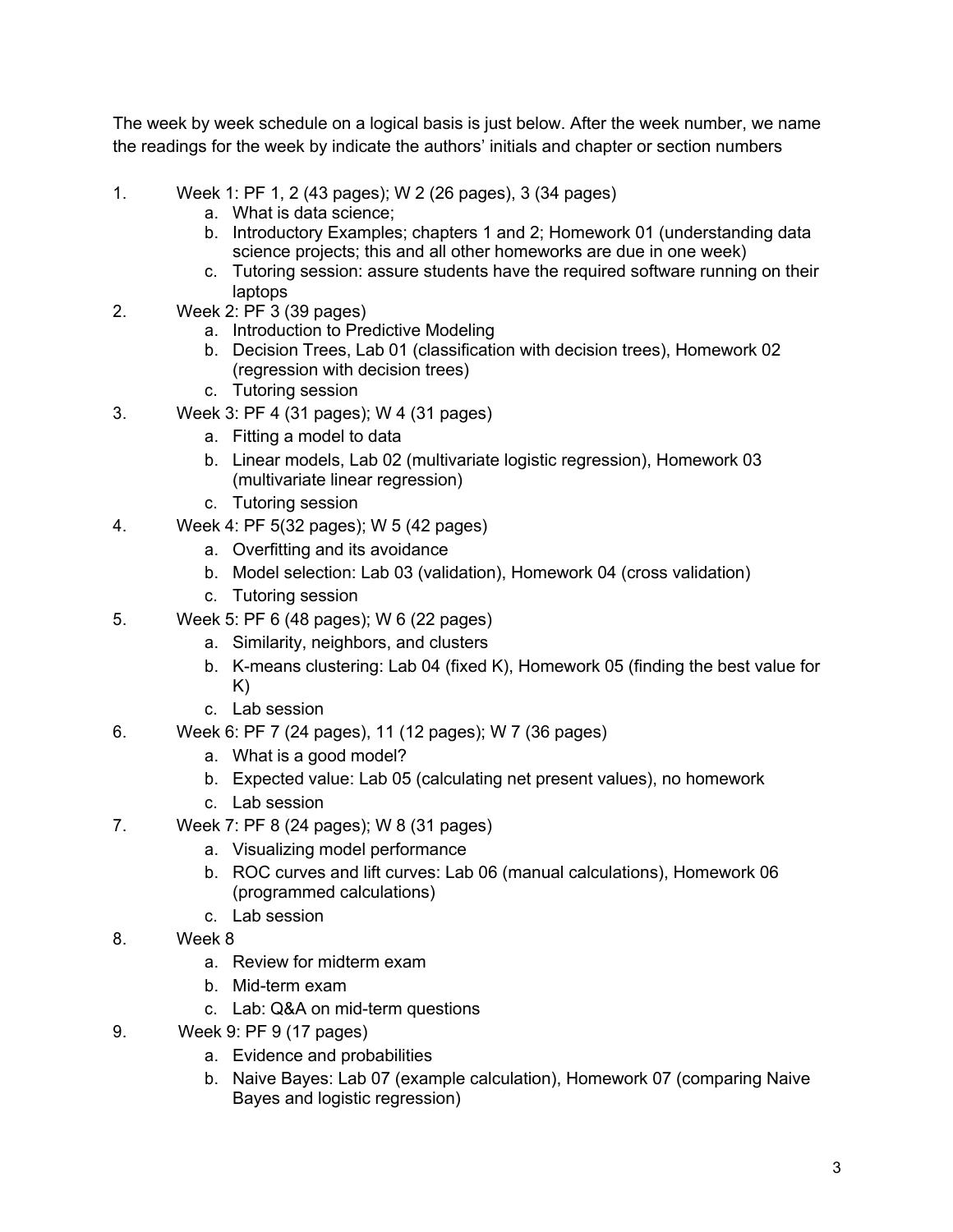- 10. Week 10: PF 10 (27 pages)
	- a. Representing and mining text
	- b. TF-IDF: Lab 08 (jazz musicians, Homework 08 (who wrote the Federalists Papers)
- 11. Week 11: PF 12 (22 pages)
	- a. Other useful models
	- b. Co-occurrence: Lab 09 (small example), Homework 09 (big example)
- 12. Week 12; repeat PF 12
	- a. Ensemble methods
	- b. Random forests: Lab 10 (small example), Homework 10 (big example)
- 13. Week 13
	- a. Catch up or new topic, at discretion of instructor
- 14. Week 14; PF 13 (16 pages)), 14 (14 pages)
	- a. Fundamental concepts review
	- b. Review for final
	- c. Review for final
- 15. Week 15: at discretion of the instructor

#### Course assessment

All assignments (labs and homeworks) must entirely be the student's own submissions. Any sharing or copying of assignments is considered cheating and will result in an F in the course. A second cheating incident will, by CAS rules, result in a one-semester suspension from the College.

Students accumulate up to 100 points during the course.

- Up to 10 points for completing labs
- Up to 12 points for completing homeworks on time
- Up to 32 points for the midterm
- Up to 46 points for the final.

Grades will be determined using this scale:

| <b>Grade in Course</b> | <b>Points Earned</b> |
|------------------------|----------------------|
| Α                      | 94 - 100             |
| A                      | $90 - 93$            |
|                        | 187 - 89             |